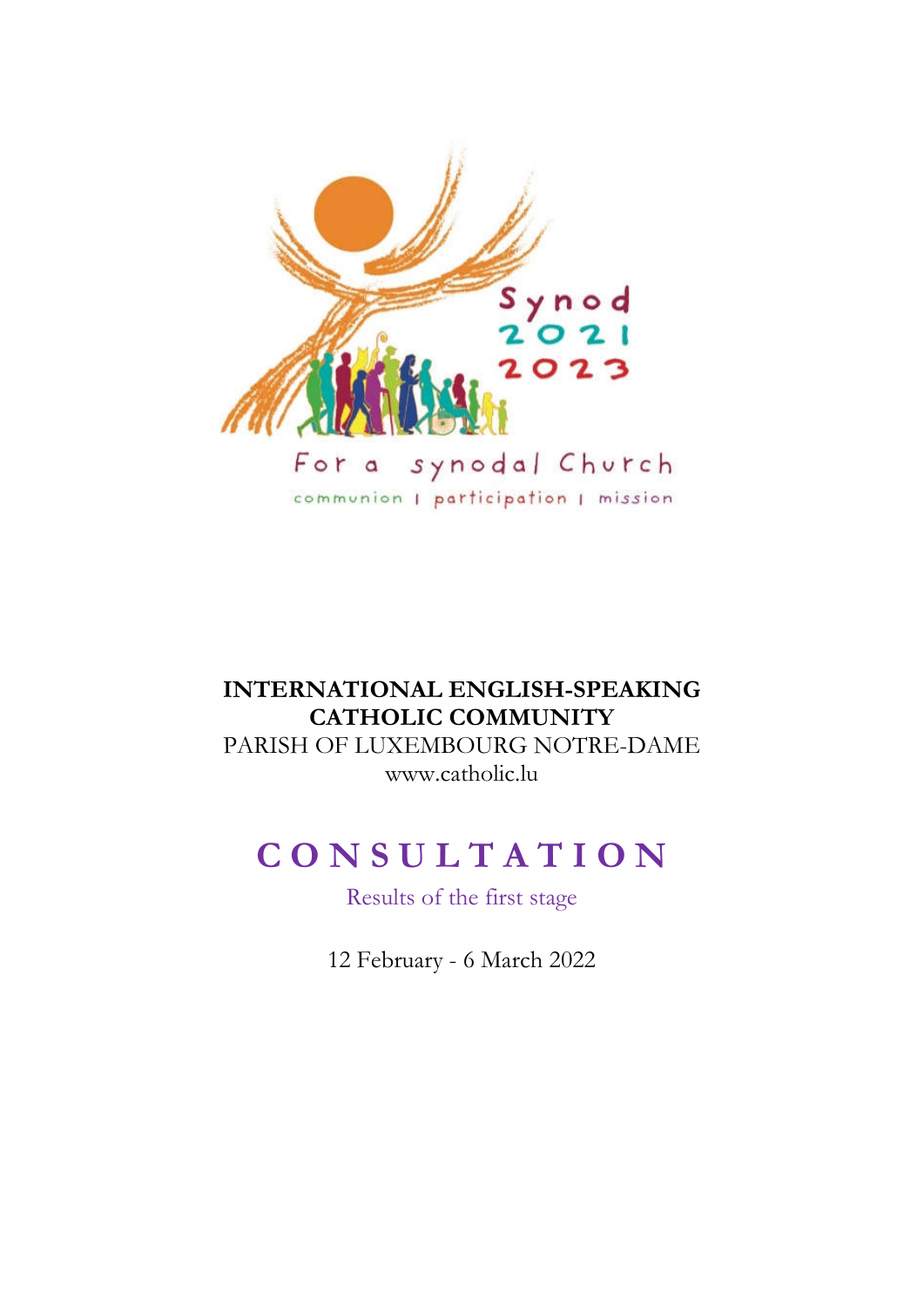# **Synod 2021-2023**

# **Consultation of the English-speaking Community, Parish of Luxembourg Notre-Dame**

# **Results of the first stage**

Pope Francis issued a worldwide invitation to all the faithful to help prepare the 2023 Synod of Bishops. The English-speaking Catholic Community of Luxembourg is contributing to this process. We began with a consultation of the people who make up our community, the results of which are summarised in this document.

Between 12 February and 6 March 2022, the consultation invited people to answer some questions about the Church today. It was intended for people who go to church regularly, occasionally or not at all. Announcements were made at all Masses during this period, and posts were published on the website www.catholic.lu and on the Community's Facebook page. In an effort to reach out to those who no longer attend Church, an article was published in the online newsletter Chronicle.lu.

Respondents were actively encouraged to contribute to the consultation online but paper versions were also distributed at Mass. It was emphasised that all questions were optional and that all answers would be treated anonymously.

A total of 117 responses to the consultation were received (114 online, plus three handwritten replies). In addition, a number of responses to a simplified questionnaire were received from pupils of the European School. These will be analysed separately and are only reflected occasionally in the summaries below.

Thank you to the team of reviewers who read all of the contributions and prepared the following summaries: Caren Baviera, John Coughlan, Mairead and Tom Cranfield, Steve McCarthy, Klaudia Michalak-Palarz and Francesco Spreafico. Thank you also to Sebastian Orlander and to Hanna and Tom Zigrand-Dagodog, who prepared the printed and online questionnaires respectively.

Above all, thank you to all the respondents, young and old, for your thoughtful, honest and frequently moving contributions; and for helping us to make our voices heard in preparing the future of our Church!

For more information: **www.catholic.lu/synod-2021-2023/**

Luxembourg, 14 March 2022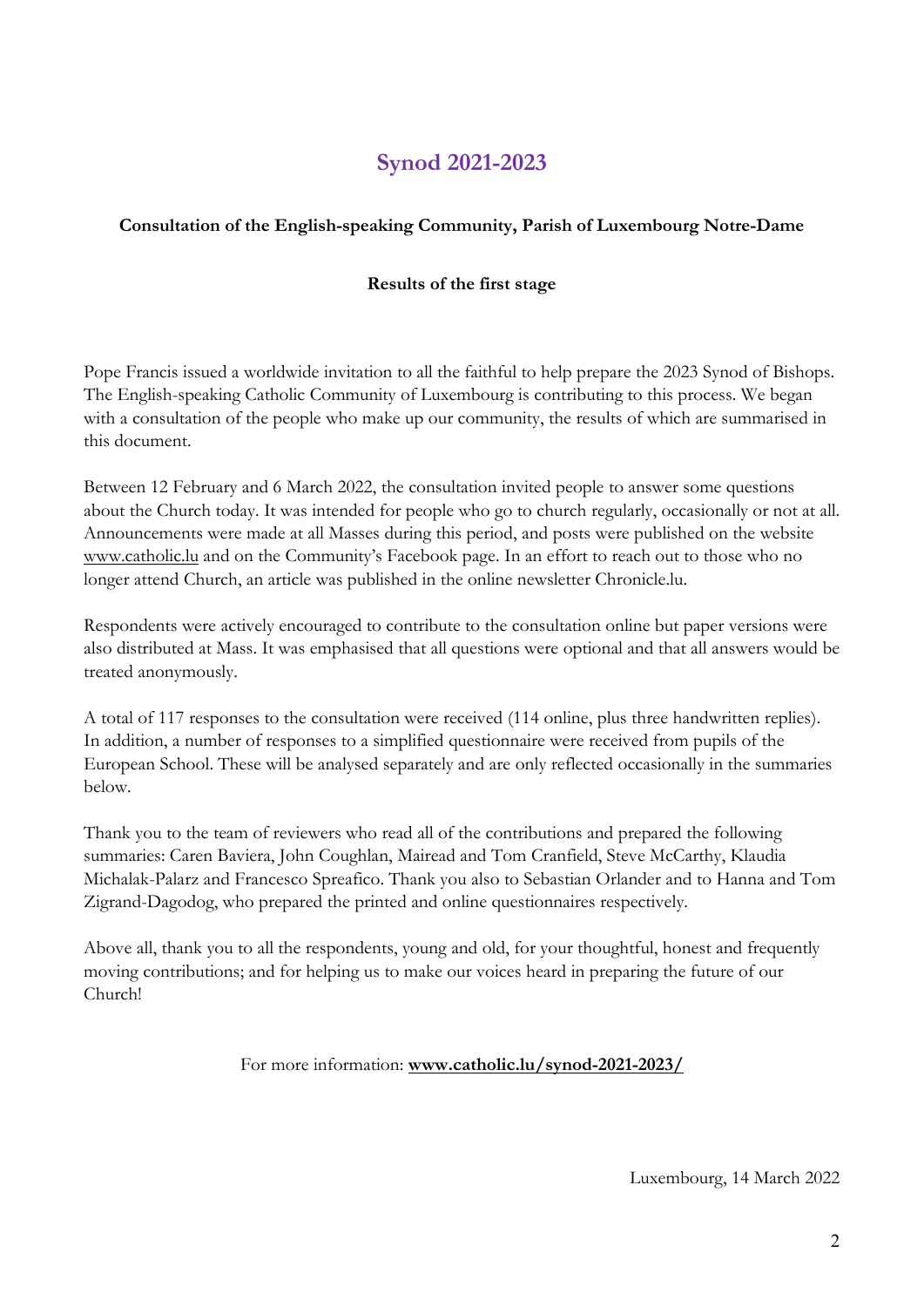#### **A. Profile of the respondents**



#### **B. Community**



## **Why did you give this rating?**

Many respondents stress that they are much more satisfied with St. Alphonse parish than with the local Luxembourgish church. The English-speaking community is perceived as "special", "vibrant", "international" and "welcoming", more alive than the Luxembourgish one.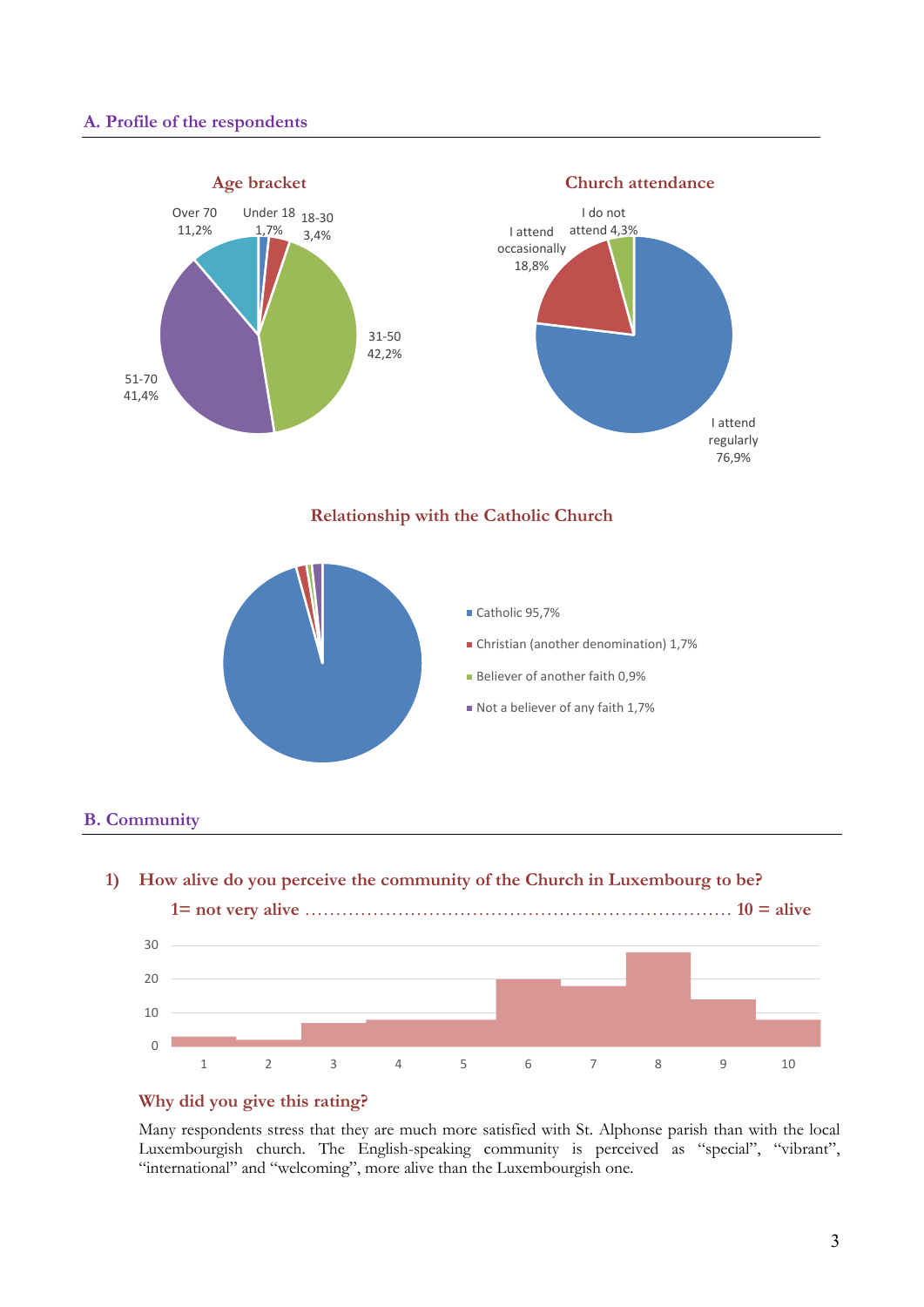Here are some of the positive traits of our community that respondents called out:

- o The community is inclusive and attracts people (weekend masses are often full).
- o There is diversity of people (nationalities, age groups).

Responses were mixed when it comes to engagement within our community:<br>  $\circ$  Some respondents indicated that the community is engaged organize

- Some respondents indicated that the community is engaged, organizes a variety of activities and initiatives for different age groups (e.g., Music group / Choir, Charity, Christian meditation, Children's liturgy, FHC, Confirmation, Youth Group, Pilgrimages) and there is a good number of volunteers.
- o On the flip side, other respondents called out that not enough is happening beyond the weekend masses, the group of people involved in the church activities is limited, and the offering for young people is scarce.

With respect to the Luxembourgish local church, respondents called out the following downsides:

- o Too traditional, old fashioned, distant from people.
- o Frequented almost exclusively by the older generation (it doesn't attract young people).
- o More activity in charity works than in liturgy and sacraments.

There were a few other general comments about Church today that is worth calling out (although they were more isolated voices/opinions):

- o Church doesn't preach the Bible, but politics.
- o Church should work more with social media.
- o Less people are interested in religion nowadays. Outside church, religion is absent from daily lives
- o Nostalgia from the past: more traditional church's activities are no longer happening (e.g., Latin masses, adorations, traditional catechesis).

#### **2) What memory or experience of the Catholic Church do you value or cherish most?**

Respondents called out the following memories/experiences as most valuable or cherished:

- o Education in a Catholic school or environment.
- o Experience of belonging to Catholic groups (youth group, choir, music group), sharing activities and helping others.
- o Personal memories of sacraments and important events (wedding, baptism of children, First Holy Communion, confession, Christmas masses). [This was also called out by some of the European School students, who for example remembered a wedding of a relative as a valuable moment.]
- o Meeting the vibrant, inclusive English-speaking Community.
- o Church as significant support in life problems.
- o Considering Church as a family, giving sense of belonging, 'home away from home'. Feeling welcome. [This was called out also by some of the European School students, who for example stressed that going to mass is an opportunity to spend time together with the family.]

#### **3) What memory or experience of the Catholic Church has caused you pain or discomfort?**

Abuses and, in particular, sexual abuses (also against children) and violence were by far the most given comments here, but nobody said it was their experience. Respondents called out failure of mission by Church and lack of punishment against the guilty, denial of responsibility. Few people answered that they didn't have any bad experiences.

Other common themes were:

- o Scandals of the Curia, covering up the mistakes and lack of transparency. [People felt a sense of discouragement because of these events that are affecting the Church, especially young people – European School Students, called out this aspect.]
- o Lack of inclusion, rejection of some groups (women, unmarried couples, divorced people, LGBTQ+). This concern was particularly vivid in the feedback of the young respondents.
- o Culture of fear: there is judgmental attitude instilling fear in people.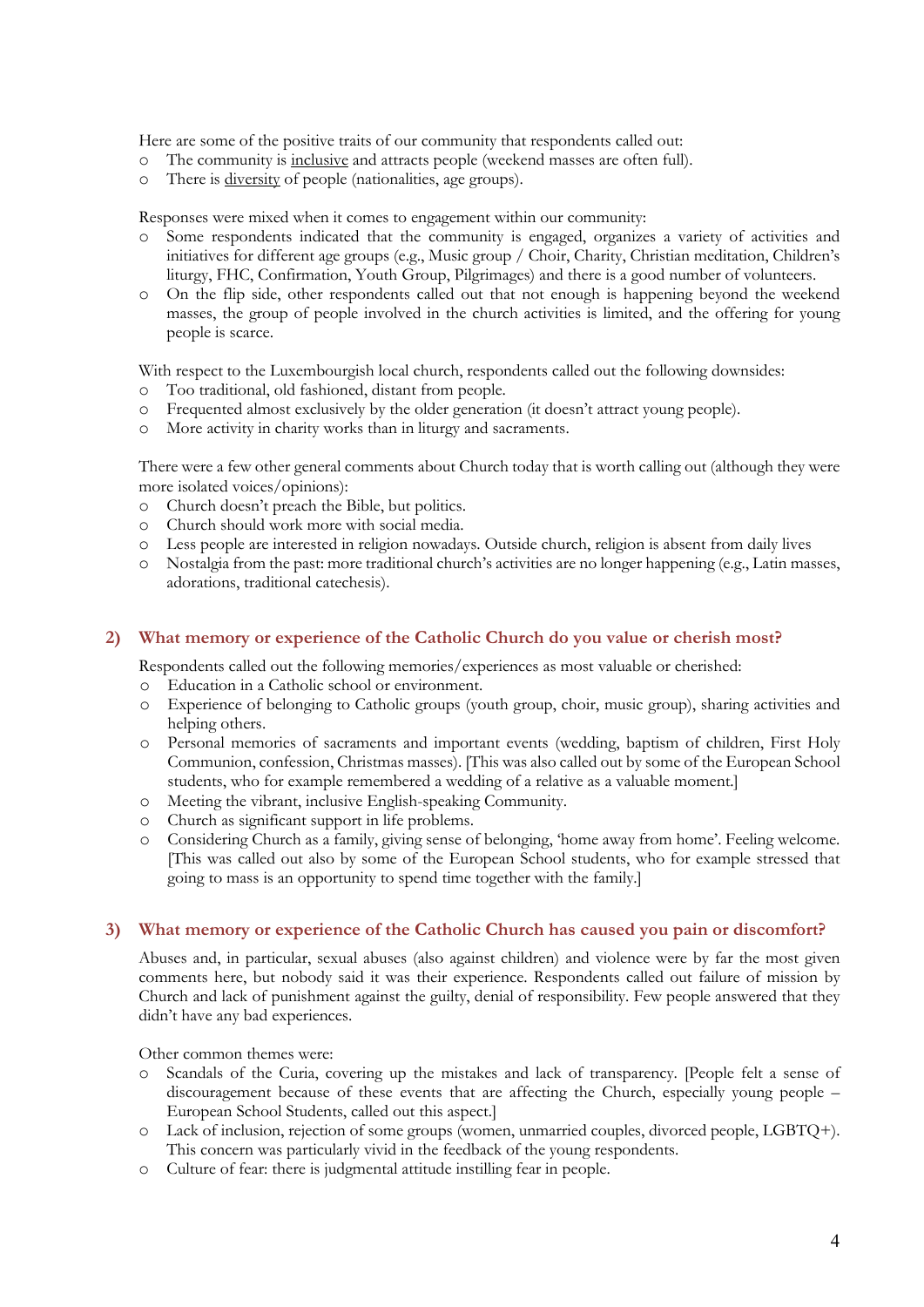- o Clericalism, arrogance and avarice of priests, strict, rude treatment of lay people.
- o Too conservative, politicized attitude.

# **C. Participation**

# **1) How open is the Church to the concerns, questions and problems of people in general?**



#### **Why did you give this rating?**

The highest ratings were given by people who had personal experience of being listened to and helped with serious problems by Church clergy. Others cited the good done by the Church and its charitable organisations for the poor and sick in the world. Many mentioned the openness of the English-speaking community and its priests here, but were aware that the situation varied in different countries. The majority concurred that while a lot of individual priests were open and understanding of the concerns of people , the Church as an institution seemed remote from the realities of life for Catholics in a secular materialistic society . Criticism was levelled particularly at the Curia and bishops seemingly interested in power and its trappings, and «ruled by elderly, supposedly celibate priests who understand little of real life». The Church is seen as more interested in rules, particularly in relation to sexual ethics, than in the problems of people in general.

Those who gave low ratings focussed on the Church's teachings or practices in relation to divorce, gender questions, the role of women. Particular mention was made of the Church's response to paedophilia, «hiding its perpetrators and unwilling to acknowledge it in each country until forced to».

However many took hope from the openness to concerns of the people shown by Pope Francis and actively followed by many priests, including our Cardinal Hollerich, in the last year, and were encouraged by this initiative of consulting the laity, which they prayed would bear fruit.

# **2) How can our Church be more welcoming and inclusive?**

#### a) in our own community and in the local Church in Luxembourg

Only 9 people did not reply to this question. There is a marked difference in the perception of how welcoming and inclusive the Church is in our own community nd in the local Church in Luxembourg.

IN OUR COMMUNITY: Almost all respondents found the International English speaking Church at St Alphonse very welcoming and inclusive « because we are almost all foreigners who know to accept each other and how important it is to be welcomed». Tributes were paid to the priests we have had/have in this context.

Pre-Covid parishioners request re-instating coffee/tea after Mass and social gatherings such as summer outdoor Mass and picnic «because they were introduced to other parishioners and made friends, and those social encounters reinforce spiritual community». New parishioners suggested similar initiatives and also mentoring of new arrivals by longer term residents, Bible study groups, prayer groups, community service groups for those in need, international food exchanges, cookery sessions, monthly walks, welcome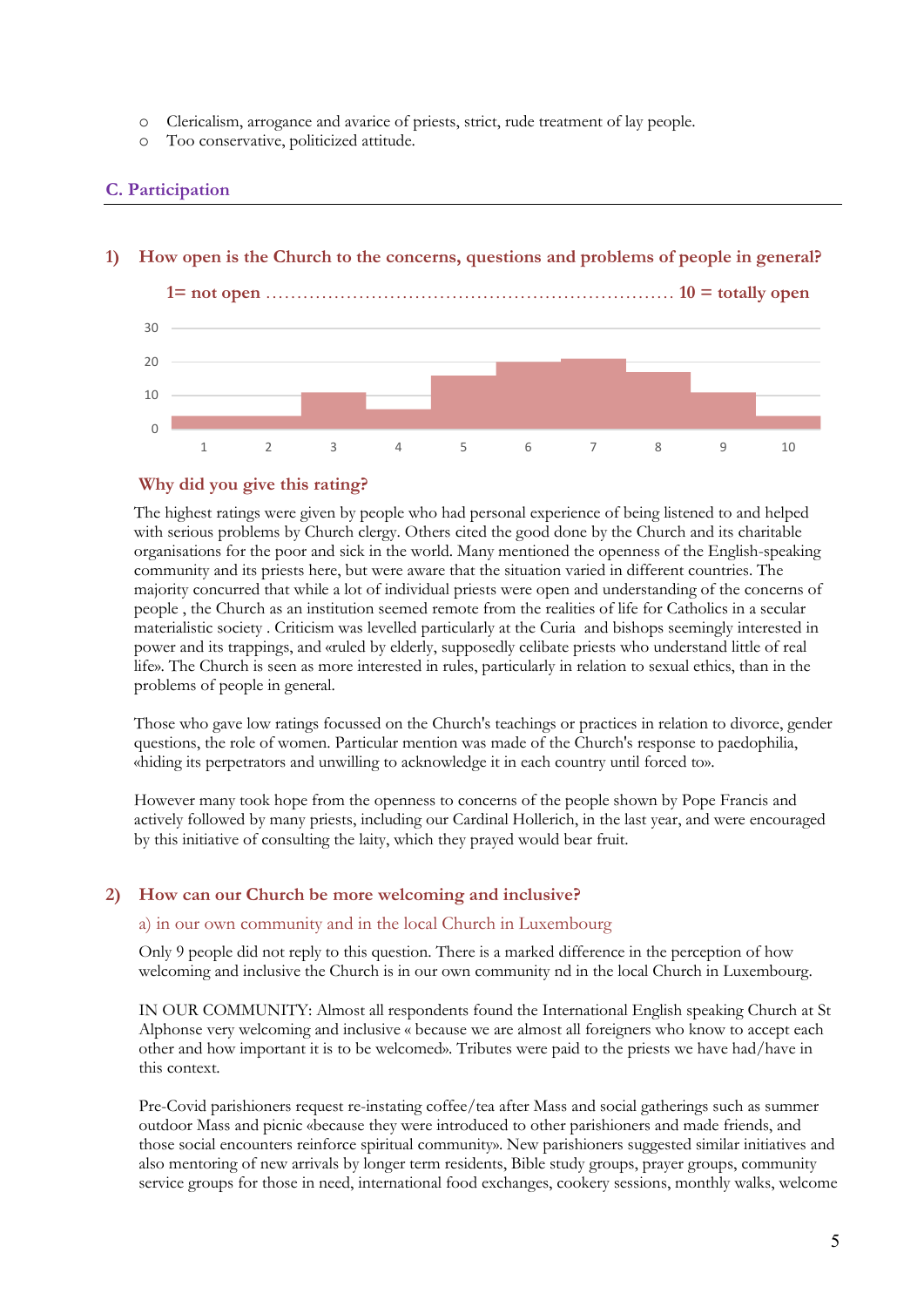days for newcomers, a welcome kit. One respondent asked that newcomers be listened to and respected to avoid discouragement. Other suggestions were for increased visibility via media sessions to learn to communicate in public, to write concisely and convincingly on media and create relationships, to represent a voice that shares our values. Several requested a place to meet manned by volunteers, where people could meet for coffee, discussion, ladies groups, social and spiritual activities. Several suggested celebrating national Feast Days, occasionally hymns in the other main language groups even screening Mass from other countries.

Information on services to immigrants, before Mass activities, discussion groups, catechism groups by age, including adults. Two suggested standardising when to kneel/stand /sit during Mass.

IN THE LOCAL CHURCH in LUXEMBOURG: it was not clear in several responses which answers were directed at our Community and which to the Luxembourg Church. Some of the above are relevant here also.

Some said they did not know whether the local church was welcoming or not but had the impression it was not. They felt that with such a high percentage of foreigners speaking/understanding French/English, there should be more Masses in French or English in parishes, and broadcast Masses in EN and other languages. They did not feel welcome in parishes where Mass was only in Luxembourgish/German. One respondent felt that no effort was made by the priest to welcome him/her after Mass when they were obviously new. Another felt that the Luxembourgish Church should be more welcoming and open to other cultures. One had the impression that the local churches did not need/want foreigners, so no real effort is made. One praised individual priests and another suggested the local Church be more proactive in accommodating the use of facilities where possible for causes complementary to Church goals. One was aware of local Church actions to help homeless and immigrants. Another suggestion was evangelisation training to get out and visit communities.» The local Church needs to be inclusive to foreign communities in word, language of communication, action and interaction at ground level, truly recognising that the People of God includes all residents in Luxembourg» and have clear programmes to welcome new people to Church. The point was made that churches should be made handicap friendly by ramps and rails.

[ED Note; it would appear that most respondents are unaware of all the activities organised by the diocese and bodies such as Caritas. Is this because communication, websites etc are rarely in English? It would appear that it is difficult to join in these without knowledge of, at least, French.]

#### b) towards families and especially children and young people

This was almost universally interpreted as to how our St. Alphonse Community could treat families and youth.

Two main trends were apparent in the answers.

- 1. The family is where children learn about the teaching of Christ and are given the example by how their parents live their faith. But parents need the help of the Church Community to reinforce Christ 's message of love and the tenets and practices of the Catholic Church. Homilies making linkages between scriptures and topics relating to everyday life help. Priestly visits to families would be welcomed.
- 2. Children and young people need to belong to groups where they can safely develop in an interesting and lively way their relationships with each other as they learn more about the teaching of Christ and how it relates to their lives.

Many suggestions are made:

- o a safe space for our young people to meet
- o activities suitable for different age groups, play, organised games
- a football team to play other parishes or religions,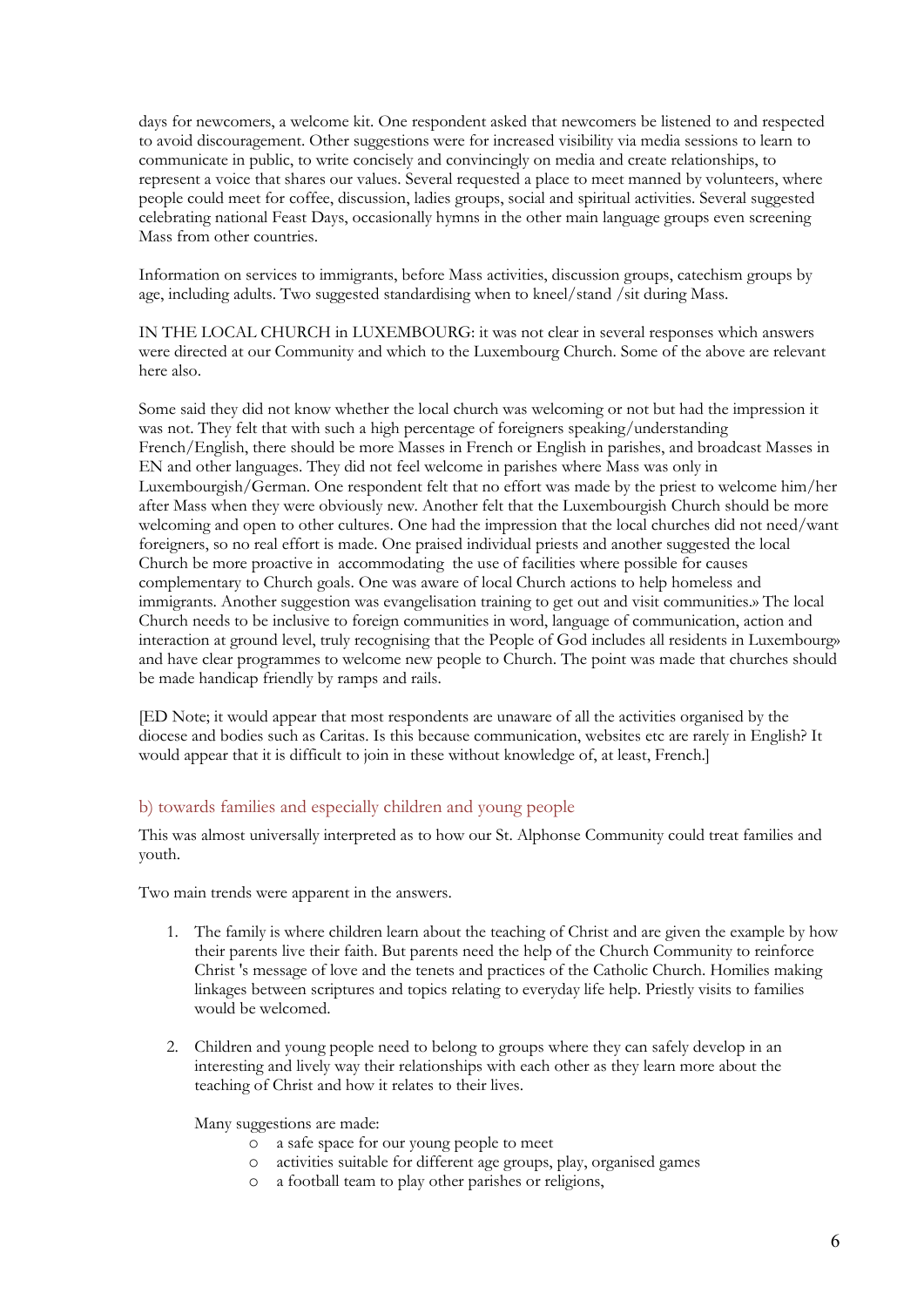- o a youth music group
- o a children's choir
- o a monthly children's Mass
- o non judgemental discussion groups where doubts can be raised and treated honestly
- o excursions/pilgrimages to Christian heritage centres
- o one day retreats
- o team building events in preparation for the sacraments
- o trying to keep the groups together after Confirmation
- o including them in projects relevant to their issues and concerns e.g. social justice, climate change

Young people are generous and should be encouraged to join in church organised activities, making like-minded friends to support them and to counteract a peer group brought up in an anti religious or agnostic secular society

A Church where the youth sees everyone is made welcome and can play a responsible role (women, LGBTQ+, non-traditional families) will be a Church they will want to be part of.

#### … in the global Church:

#### c) Diversity among Church members

Five respondents did not answer this question and six took a firm view supporting the Church's present teaching vis-à-vis the family, divorce, and homosexuality.

All the other respondents in some way sought to open our Church to all people. The theme of homosexuality was present in a very large number of responses and frequently widened to include divorcees and re-married. The Church should teach to accept and love all people just like Jesus did. It should exclude nobody. Several respondents wished to see an approach by the Church to divorced, remarried people and what is called the LGBTQ+ communities that was all-embracing. The Church is perceived as separated from reality.

We must be an all-inclusive Church regardless of our make-up. Remove all rules of exclusion. Violence in the home should be sufficient grounds for annulment.

«By actively including people of all communities, regardless of sexual orientation or marital status or gender, to take part in all sacraments and all aspects of Church life.»

#### d) Diversity in ordained ministry (priests and deacons)

Three respondents did not answer this question. Several wrote that the subject needs further work and study.

There was a very substantial majority of responses, at least two thirds, explicitly in favour of women and men, married or single being able to become either priests or deacons. The question of the priest's gender is an irrelevance; what counts is the faith, goodness, piety and competence of the priest.

About 20 responses were against any change to the present arrangements. Among the views was that the doctrine is settled, and the subject is not on the agenda, it would be unfair to women, not in the Bible, women are equal but different, might lead to schism... possibly for unmarried women only or maybe only women deacons or maybe married men only who already have adult children.

There was a wide acceptance that more priests and deacons are required and in one case a denunciaton of hypocrisy, supposedly celibate priests with secret lovers (male or female). Another suggested priests should leave their offices and get out and do door to door visitations.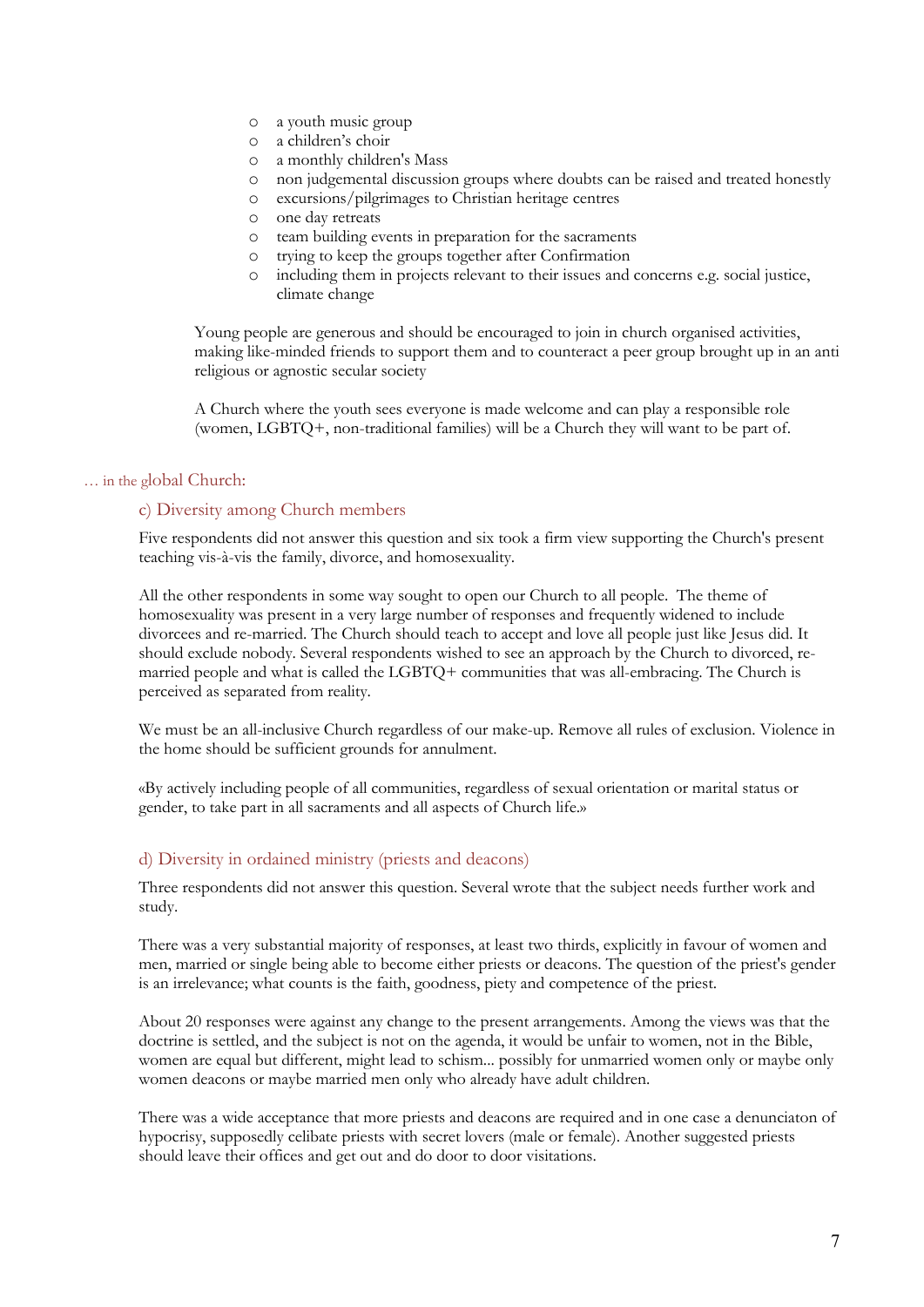Two respondents suggested a development of the theology of the priesthood of the laity might provide the framework for development in this field.

# **3) How can we be listened to more effectively and encouraged to participate in the life of the Church, including in all its decision-making?**

#### a) in our English-speaking community in Luxembourg:

20 respondents either did not answer this question or replied « Don't know. »

The responses were very wide ranging. Several called for more information on the pastoral council or Parish Council. Publication of its members names and contact details, publication of agendas and summaries of` minutes, calls for more transparency, democracy, Church Hall meeting. How are decisions taken in the parish ?

A considerable number requested regular questionnaires of this type, quarterly, annually, on-line surveys with the need for published results and a follow-up plan from the parish Council.

There were very many requests for more social activities, not necessarily linked to Mass, a newcomers meeting, youth activities ( not with parents).

There were several suggestions for personally encouraging people to volunteer as readers/ministers of the Eucharist/choir.

One felt the sacrament of Reconciliation was neglected.

## b) in the wider Church in Luxembourg:

29 questionnaires were blank on this subject. The responses were wide-ranging with no dominant big idea. Many expressed the view that this consultation was a very good start.

There were several requests for more Latin Masses, and more ecumenical activity. The need for more religious education and the need to promote knowledge of the Bible were raised... The need was raised for voluntary service for youths at diocesan level helping the needy and elderly. The absence of youth facilities and a place for them to hang out were indicated.

Language was recognised as a major obstacle. No Luxembourgish, no interactions. The diocese could use English in more communications and should listen to the faithful as opposed to the paid officials of the diocese. English is now the dominant language for daily purposes for work and social activity in the city and the Church and the number of English Masses do not reflect this.

The Luxembourg Church could have a segmented structure weighted by language and the number of practising Catholics rather than a hierarchical one. Our community could have a regular meeting with our bishop. The diocese could nominate more lay people to represent it on various bodies. Luxembourg priests seem to be comfortable and removed from reality. There could be a regular diocesan synod. We should build on the Octave to bring English speakers into the life of the Luxembourg Church. The minutes of the meetings of the Notre Dame parish/pastoral Council should be published .

#### c) in the global Church:

31 respondents did not answer this question.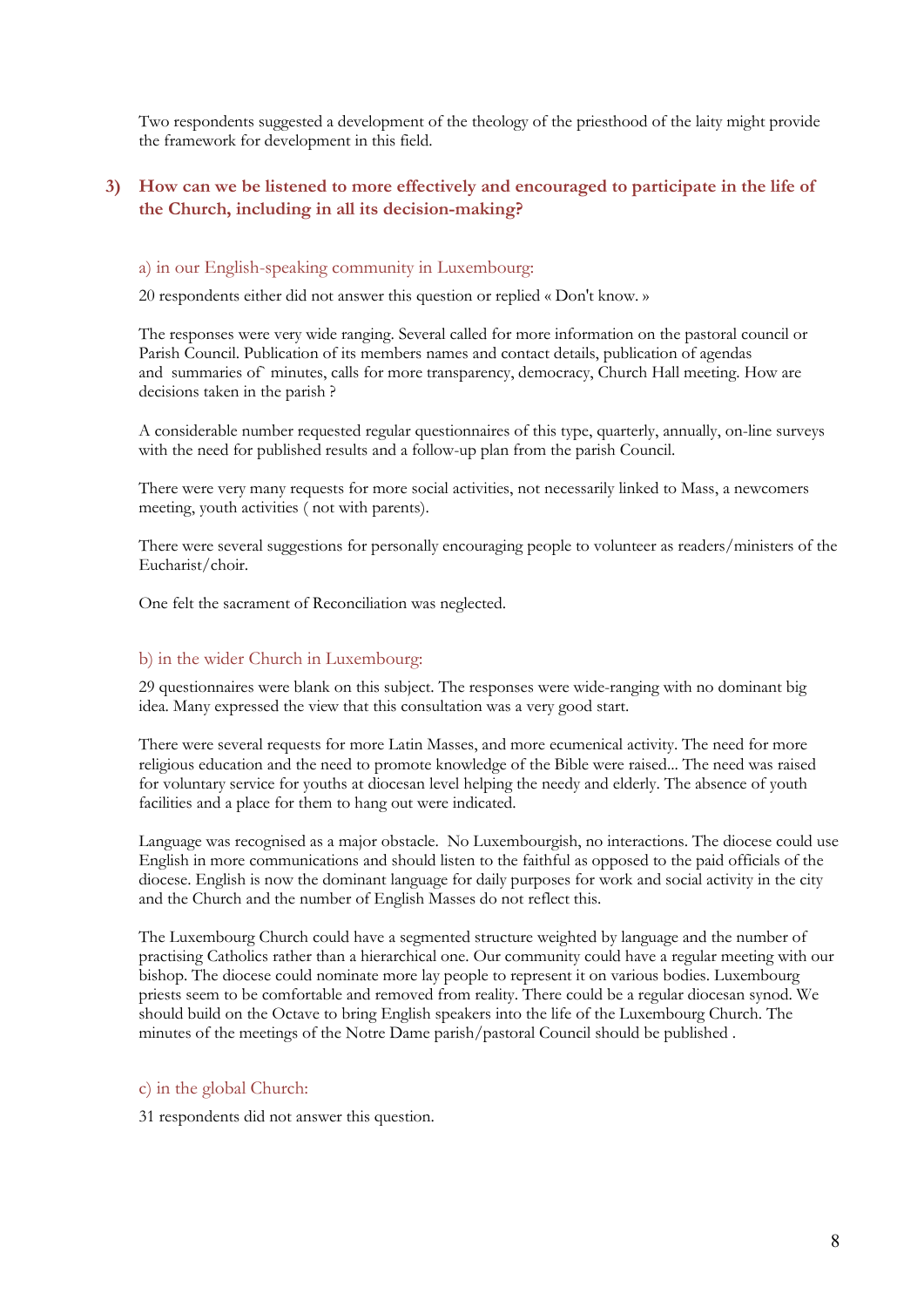A very large number of respondents asked for a repeat of this consultation with various ideas. Every ten years? With a lay majority ? Follow up on consultation important, Church should recognise strength of local community, more use of social media. Local churches could run ahead of Rome on many matters.

There were also suggestions to empower the local churches and parishes with democratic structures. Laity should be consulted on appointment of bishops. Local parishes should be in contact and evaluate with comparable entities elsewhere.

The Vatican should be downsized. Vatican should be transparent: where is the money spent ? Get rid of pomp. Zoom meetings with the Pope: The Vatican was found remote and bureaucratic. Its meetings could be minuted and published. Staff should be majority lay and on maximum six year contracts...no jobs for life. Vatican committees should be diverse in nationality and gender, clerical and non clerical. Remove the limitations on nationality and gender.

The Church should be less "woke", there should be more pilgrimages and the Church as a rule should support Trade Unions and others who defend the weak. One respondent sought more Latin Mass, Gregorian chant and traditional catechism. There was a reservation expressed about the place of Opus Dei and Camino Neocatechumens.

# **D. Mission**



# **1) How well does the Church manage to live out Jesus' message of hope today?**

# **Why did you give this rating?**

The ratings given in the first part of this question were generally positive; 30% in the range 1-5 and 70% in the range 6-10. There seemed to be no systematic differences in the answer according to the age of the respondents, though there is a significant absence of people in the 18-30 age range.

In answering the question itself many respondents combined positive and negative views in a single answer, while about a third were either blank or difficult to interpret in a useful way.

On the positive side, factors which were frequently mentioned were:

- **The message of Hope** which Jesus' teaching and the Church can or does offer the world (12 responses)
- **The example given by individual Christians** engaged in 'good works' of one sort or another (12 responses)
- **The leadership of Pope** Francis (9 responses)
- The example of our local parish and our priest, or priests over the years (8 responses)

Among the – fewer - negative answers those that stand out are:

 **The image of the institutional Church** – rich, detached from the real needs of people, internal disputes and squabbling, too engaged in politics, though also a few comments that it should get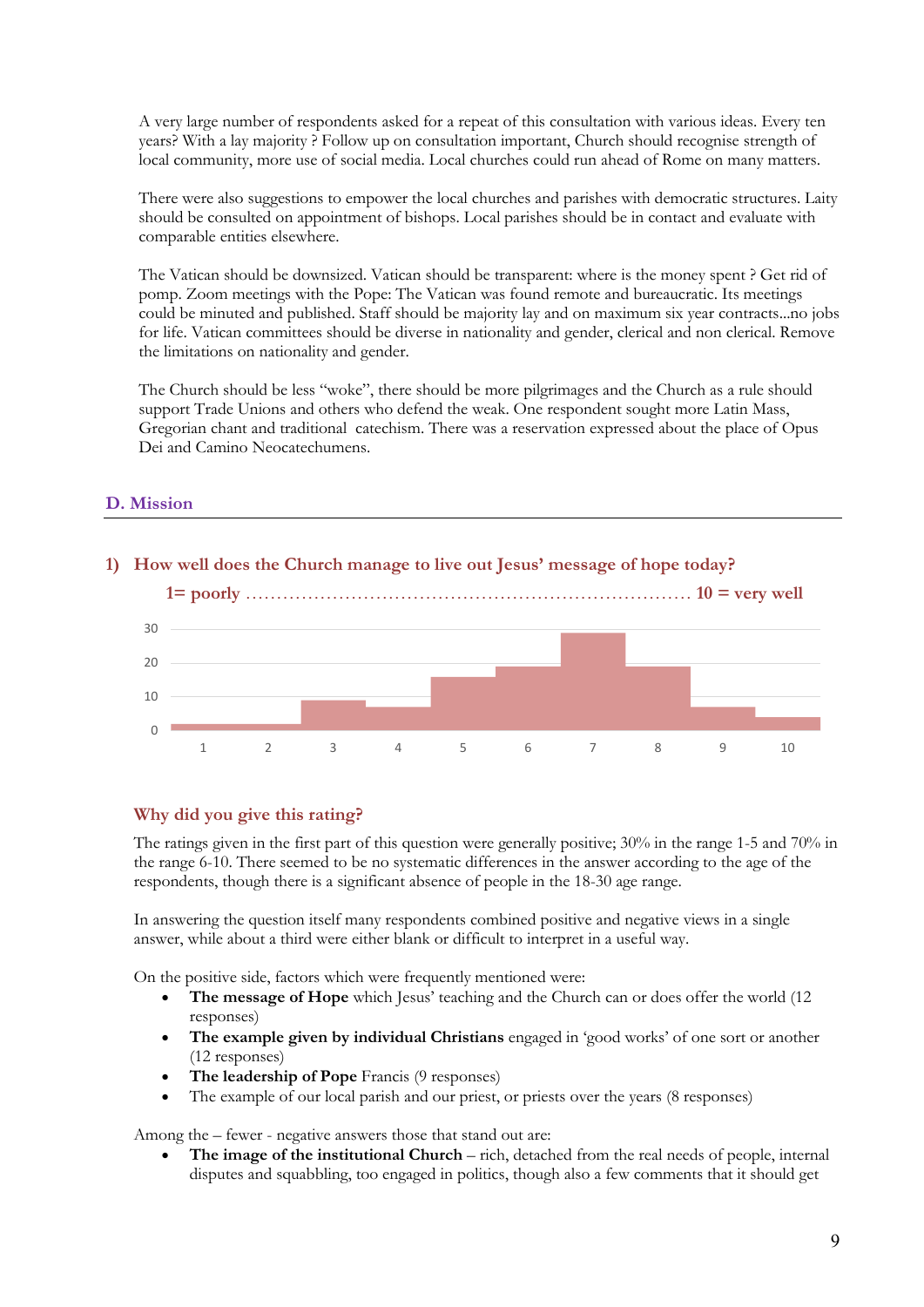more involved in politics. This ambivalence perhaps best summarised in this comment that the Church: '*has spoken on vital issues such as inequalities, the environment and refugees, but it seems to be messages from behind the palace walls*.' (11 responses)

**The sexual abuse scandals** and the 'cover up' of these (10 responses)

Interestingly only one person specifically mentioned discrimination against LGBQT+ people (whereas in the school pupils' questionnaire, where the questions where somewhat different and will be analysed separately, this issue comes up frequently in the answers.)

# 2) What inspires you in the life of your parish community to bring the love of Christ into the **world and to live your faith as a member of society?**

As expected **almost all of the replies were positive**, with a few that were negative for different reasons. But again only about two thirds of the replies could be interpreted, or classified, in a useful way.

With these caveats the overwhelming response concerns **the sense of community** (specifically mentioned in 17 responses), diversity and acceptance in our parish. To break this down a bit further:

- 24 responses referred to **the contribution of our priest** (Fr Michael and previously Fr Ed) in building this sense of community, not least in his homilies (relevant and to the point).
- 13 people mentioned the **active volunteering of many parishioners** both within and outside the parish community itself as a source of inspiration
- 10 responses specifically mentioned **the diversity of our parishioners** from many countries of the world and how this actually enhanced the sense of community.

Added to this were comments on the singing at Mass, the scriptural readings, catechesis, the Eucharist itself, a personal relationship with God and so on.

Again there was no obvious variation in the answers by the age of the participants.

# **3) What discourages you from bringing the love of Christ into the world and living your faith as a member of society?**

(95 /117 respondents)

a) The main reason for discouragement, given by 45 respondents, concerns the negative attitudes (or, at best, indifference) to religion and to the Catholic Church that they experience from the people they encounter in daily life. 10 specifically refer to the sex-abuse cover-up scandals as the main reason for this negativity. 5 refer in more political terms to a generalised anti-Christian polarisation in society at large, ("Godless society"/ "'woke' propaganda").

b) The pressures of modern life were cited by 7 respondents as the reason why it is difficult to live out their faith as a member of society; another 6 attributed their difficulty in this area to personal shortcomings. 5 respondents point out that the best way of living one's faith is in any case by actions rather than words.

c) 13 respondents do not feel discouraged from living out their faith as members of society. One pithy response was: "Nothing. Being a Catholic can be discouraging for all the known reasons (sex abuse crisis, rigid - and often hypocritical - rules, etc.) - but faith, love and hope are strong enough to overcome that".

#### **4) Where should the Church be more involved today?**

(102/117 questionnaire respondents)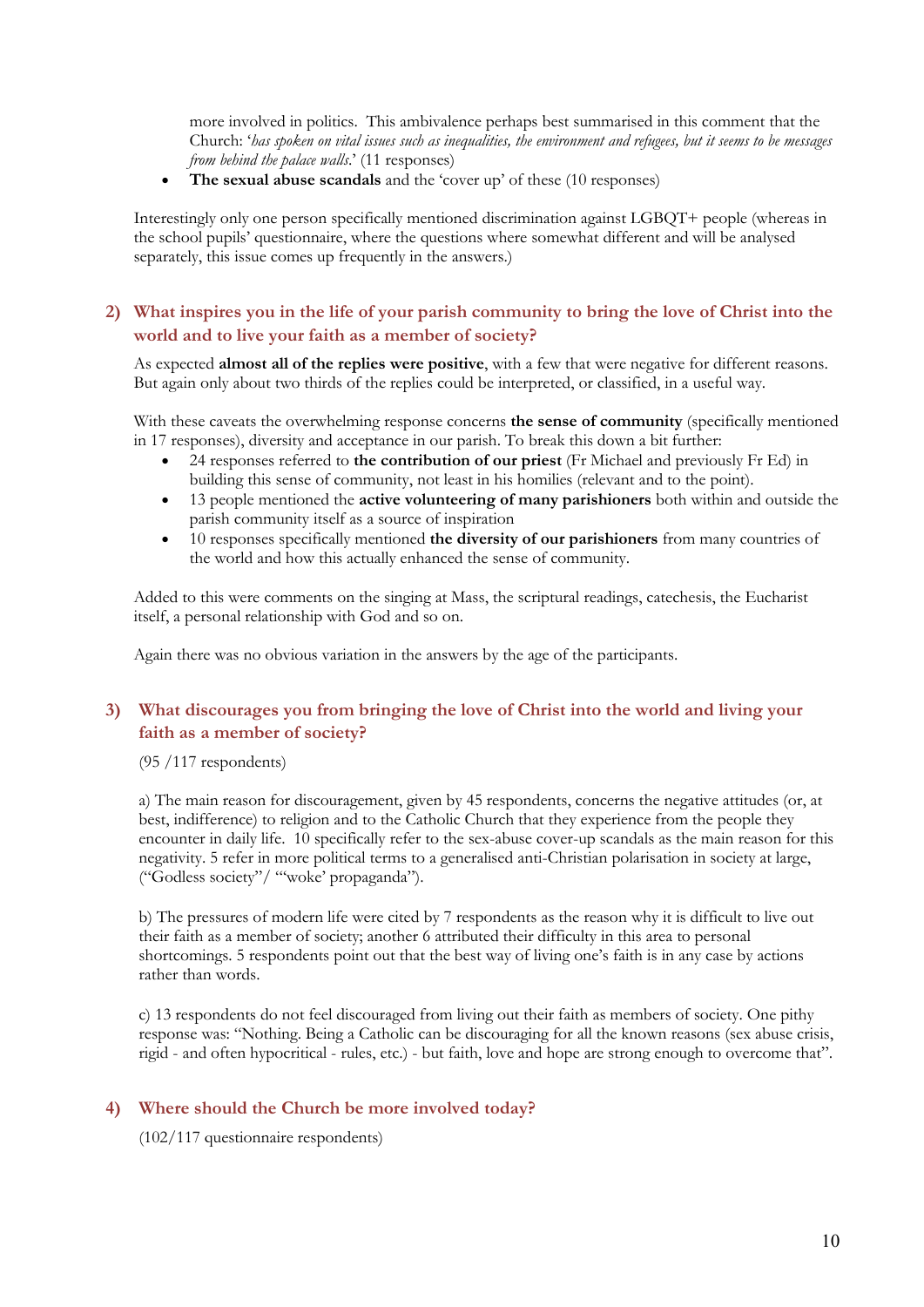a) 25 respondents consider that the priority for the Church must be children and young people; youth outreach should be associated with education and catechesis. Suggestions include calling for the return of RE classes to schools (6); engaging, practical approach to catechesis using all possible media; programmes for young people.

b) 22 respondents urged more involvement with the needy and the marginalised. It is not always clear whether 'marginalised' is intended as socially/economically deprived people generally, or as categories of excluded people within the Church. In the former case, increased outreach to the needy was also seen in the context of strengthening the sense of community, referred to in paragraph d).

c) 13 respondents want to see greater emphasis on inclusivity; both within the Church (women, the divorced and remarried, LGBTQ+) and without (ecumenism, interfaith dialogue, bridge-building to people of no faith). A desire was expressed for more ecumenical involvement at our community level.

d) 10 respondents placed the priority on Community-strengthening: a faith community should "help its members to bring religion to bear on everyday life decisions by creating a community support network". Suggestions include organising discussion events, fun/sporting events, devotional events in homes; promoting participation in local charitable outreach (visiting elderly etc); providing clear information on support available to less fortunate members of the community.

e) 6 respondents urge greater involvement by the Church in the public arena; some in the sense of reasserting its traditional stance on faith and morals (but through "calm and rational communication"); some in the sense of fighting for the environment and for social justice, and of combating the politics of hate.

# **E. Other suggestions**

## **What else would you like to say about/to the Catholic Church?**

Of the 117 respondents to the consultation, 93 answered question E. The answers to this section were inevitably diverse. The topics are listed below in order of the frequency at which they were raised – but no single issue was raised more than a dozen times. When respondents chose to raise an issue, the direction of their comments was often similar - with one or two notable exceptions.

It should be noted that many contributions touched on more than one topic or reflected the complexity of individuals' relationship with the Church. Perhaps the most striking example of this was a single answer in which the respondent expressed pride and joy in their faith, yet hurt at being unable to remarry in church after being divorced; who prayed for new vocations, yet hoped that those priests would not feel themselves superior to the laity.

- 1. The most frequently expressed sentiment in this section was **happiness and pride in belonging to the Church**, which brings a sense of beauty and meaning to people's lives. Pope Francis was singled out for praise.
- 2. The next most frequent comment was that **the Church needs to be more connected to the world** in terms of being more "in touch with real life", more relevant in both the content and form of its message, more present in people's daily lives.
- 3. Several respondents emphasised that **the Church needs to change** and that it should have confidence not fear – in developing to meet the challenges of the modern world. In these answers there were some tensions between those who don't want a modern Church and those who think that the Church must not be left in the hands of those who don't see the need for change.